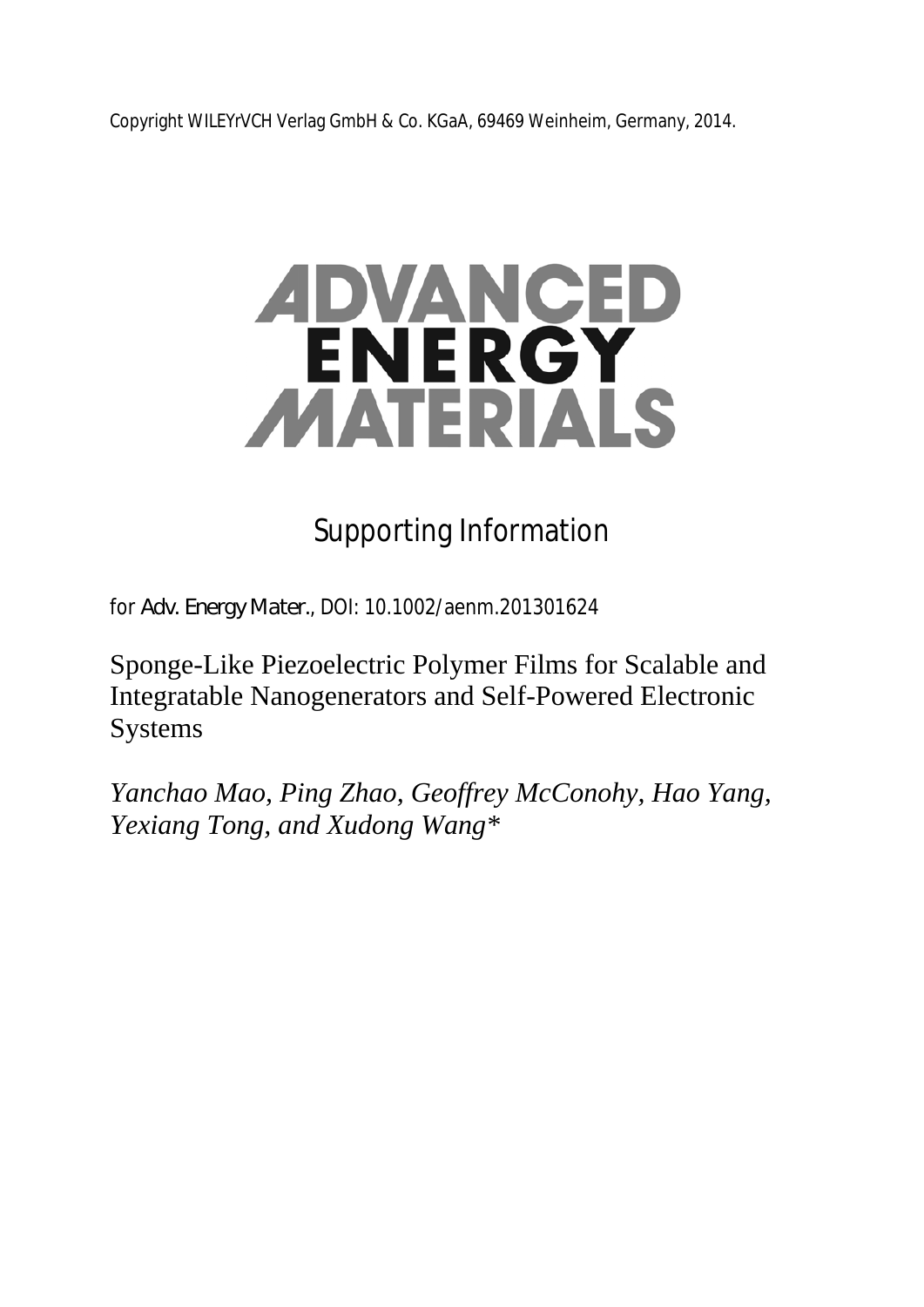Copyright WILEY-VCH Verlag GmbH & Co. KGaA, 69469 Weinheim, Germany, 2013.

### Supporting Information

#### **Sponge-like Piezoelectric Polymer Film for Scalable and Integratable Nanogenerators and Self-Powered Electronic Systems**

*Yanchao Mao, Ping Zhao, Geoffrey McConohy, Hao Yang, Yexiang Tong, Xudong Wang \**

Y. C. Mao, Prof. X. D. Wang Department of Materials Science and Engineering, University of Wisconsin-Madison, Madison, WI 53706, USA E-mail: xudong@engr.wisc.edu

Y. C. Mao, H. Yang, Prof. Y. X. Tong MOE Laboratory of Bioinorganic and Synthetic Chemistry, KLGHEI of Environment and Energy Chemistry, School of Chemistry and Chemical Engineering, Sun Yat-sen University, Guangzhou 510275, China

Prof. P. Zhao Department of Mechanical Engineering, University of Minnesota-Duluth, Duluth, MN 55812, USA

G. McConohy Department of Engineering Physics, University of Wisconsin-Madison, Madison, WI 53706, USA

#### **S1. PVDF thin films before and after acid etching**

The SEM image of a PVDF thin film before acid etching was shown in Figure S1. The ZnO NPs were uniformly distributed in the matrix of PVDF. The sizes of the ZnO NPs (35-45 nm in average) correspond to the pore sizes of the nanoporous PVDF thin film. The ZnO NPs are also interconnected, which allows ZnO NPs to be completely removed (inset of Figure S1). Figure S2 shows an EDS spectrum of the PVDF thin film after acid etching. Only C and F elements were detected in the thin film, which proved that the ZnO NPs were completely removed. The crystal phase of the PVDF thin film was analyzed by FTIR spectrum, as shown in Figure S3. The peaks at 509, 840 and 1280 cm<sup>-1</sup> belong to the β-phase PVDF,<sup>[1,2]</sup> confirming that the piezoelectric βphase PVDF was successful fabricated.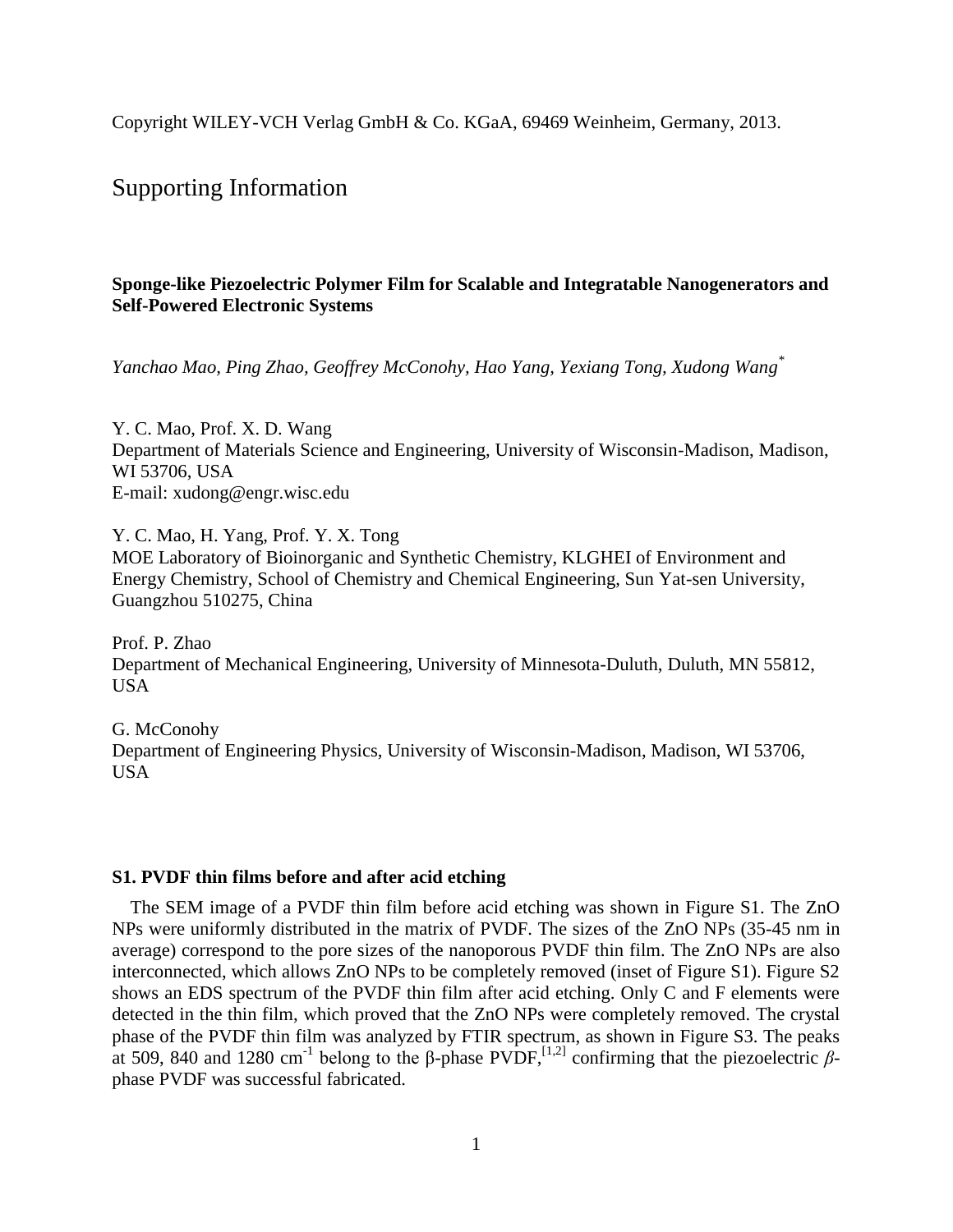

**Figure S1.** SEM image of the PVDF thin film before etching prepared from a mixture of PVDF and ZnO (50% mass fraction).



**Figure S2.** EDS spectrum of the nanoporous PVDF thin film.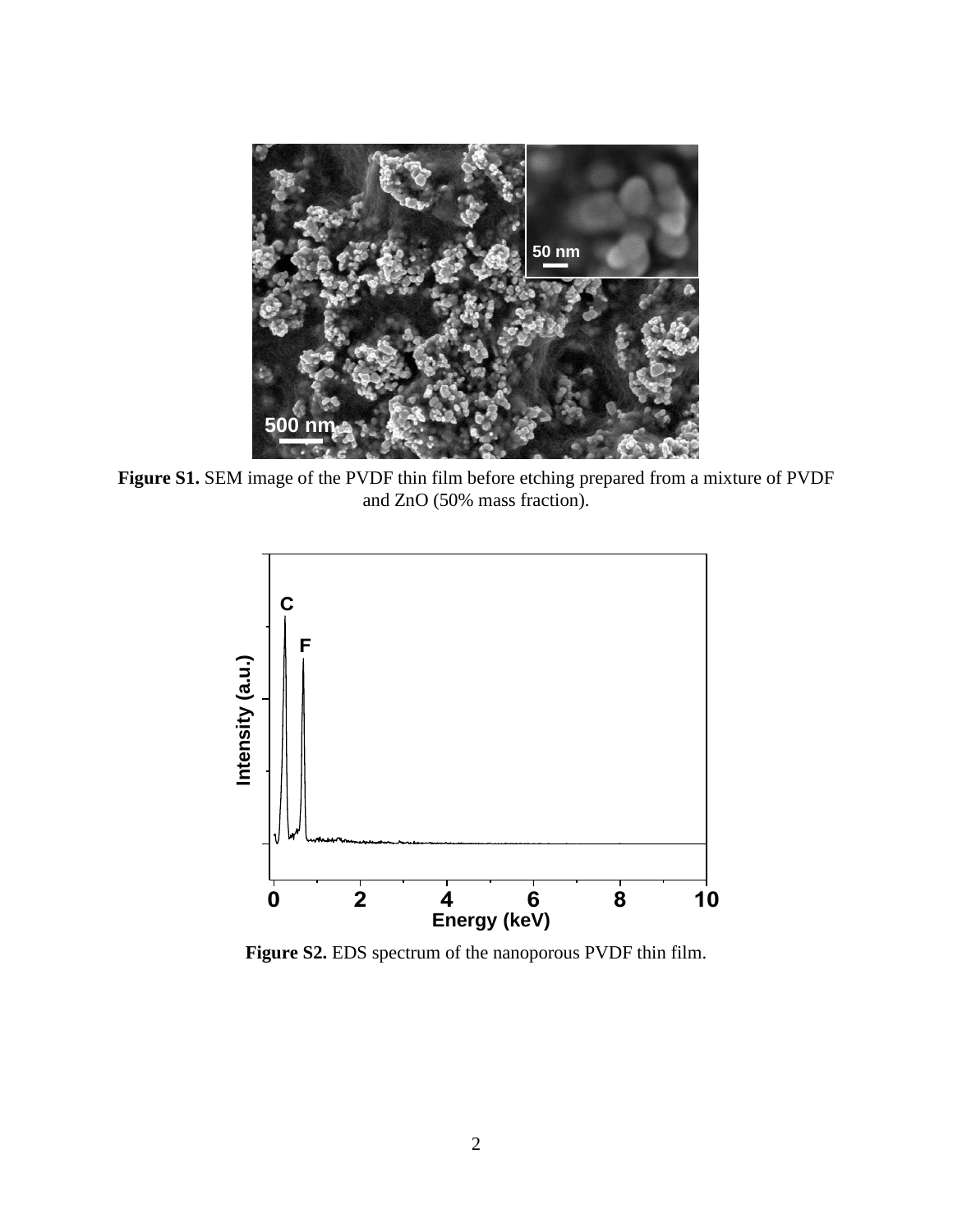

**Figure S3.** FTIR spectrum of the nanoporous PVDF thin film.

#### **S2. The durability test of the NG**

The durability test was conducted to confirm the performance stability of the NG, as shown in Figure S4. The peak  $V_{OC}$  output did not appear any noticeable degradation during an operation time of 1 hour under continuous oscillations with a driving frequency of 40 Hz.

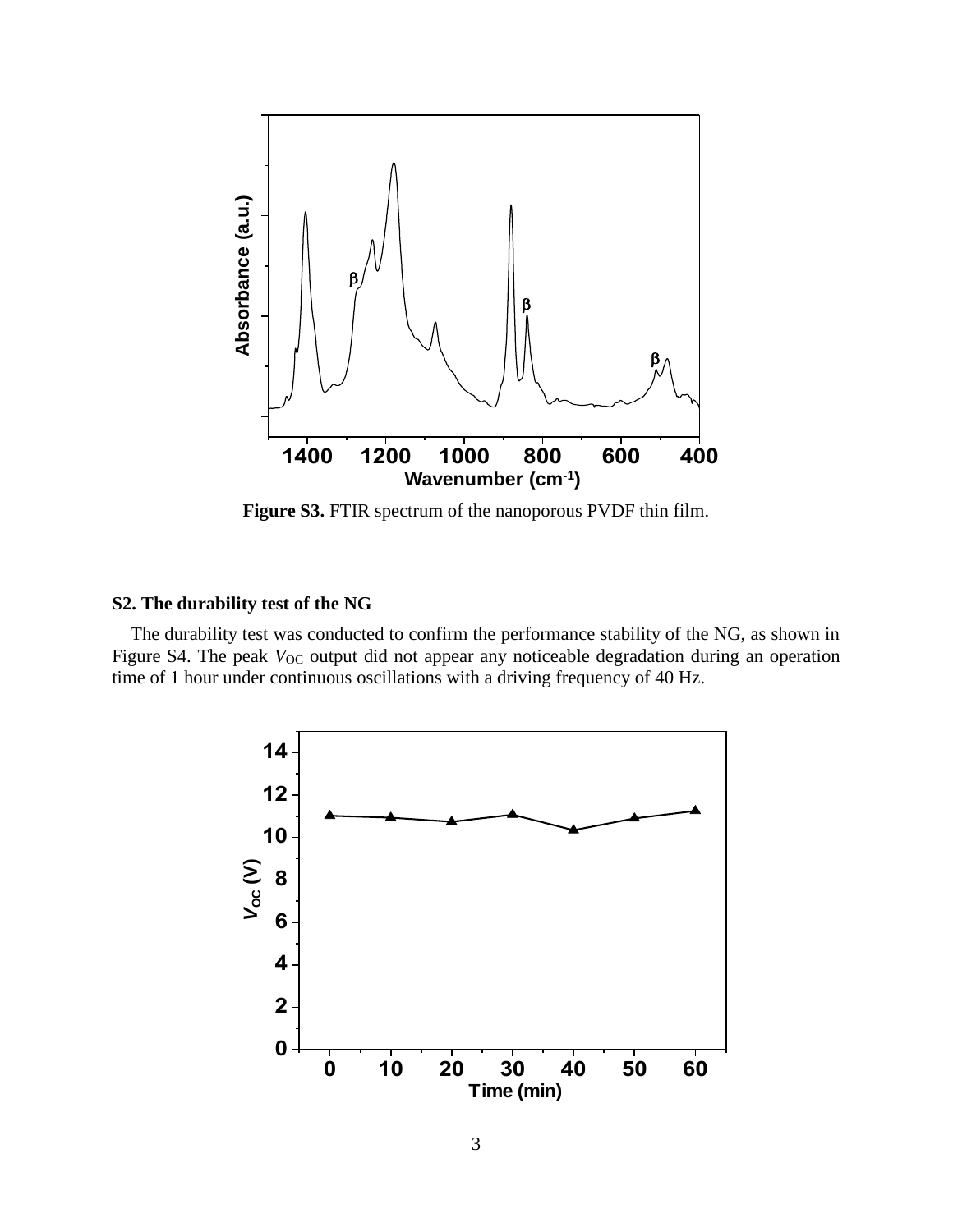**Figure S4.** The peak  $V_{\text{OC}}$  recorded at given time intervals from a PVDF NG under continuous oscillations at a driving frequency of 40 Hz.

#### **S3. PVDF thin films with different porosities**

Figures S5a and b show SEM images of the nanoporous PVDF thin films prepared from mixtures with 70% and 10% ZnO mass fraction, respectively. It can be clearly seen that more ZnO NPs in the mixture generated higher porosity in the nanoporous PVDF thin film (Figure S5a). The pores are highly interconnected with each other. As to the PVDF thin film prepared from 10% ZnO mass fraction mixture (Figure S5b), much fewer pores were observed in the matrix of the PVDF thin film after etching.



**Figure S5.** a,b) SEM images of nanoporous PVDF thin films prepared from mixtures with 70% (a) and 10% (b) ZnO mass fraction, respectively.

#### **S4. Phase identification of PVDF thin films with different porosities**

The phases of as-fabricated nanoporous PVDF thin films were identified by FTIR spectrum (Figure S6). The peaks at 509, 840 and 1280 cm<sup>-1</sup> belong to the  $\beta$ -phase, and the peaks at 530,  $612$ , 795 and 975 cm<sup>-1</sup> are originated from the α-phase.<sup>1,2</sup> The spectra show that the amount of αphase monotonically decreased as the ZnO ratio increased. At the same time, the amount of βphase increased as the ZnO mass fraction increased from 10% to 50%, and decreased as the ZnO mass fraction further increased to 70%. The nanoporous PVDF thin film prepared from the 50% ZnO mass fraction mixture demonstrated the strongest characteristic peaks of the β-phase.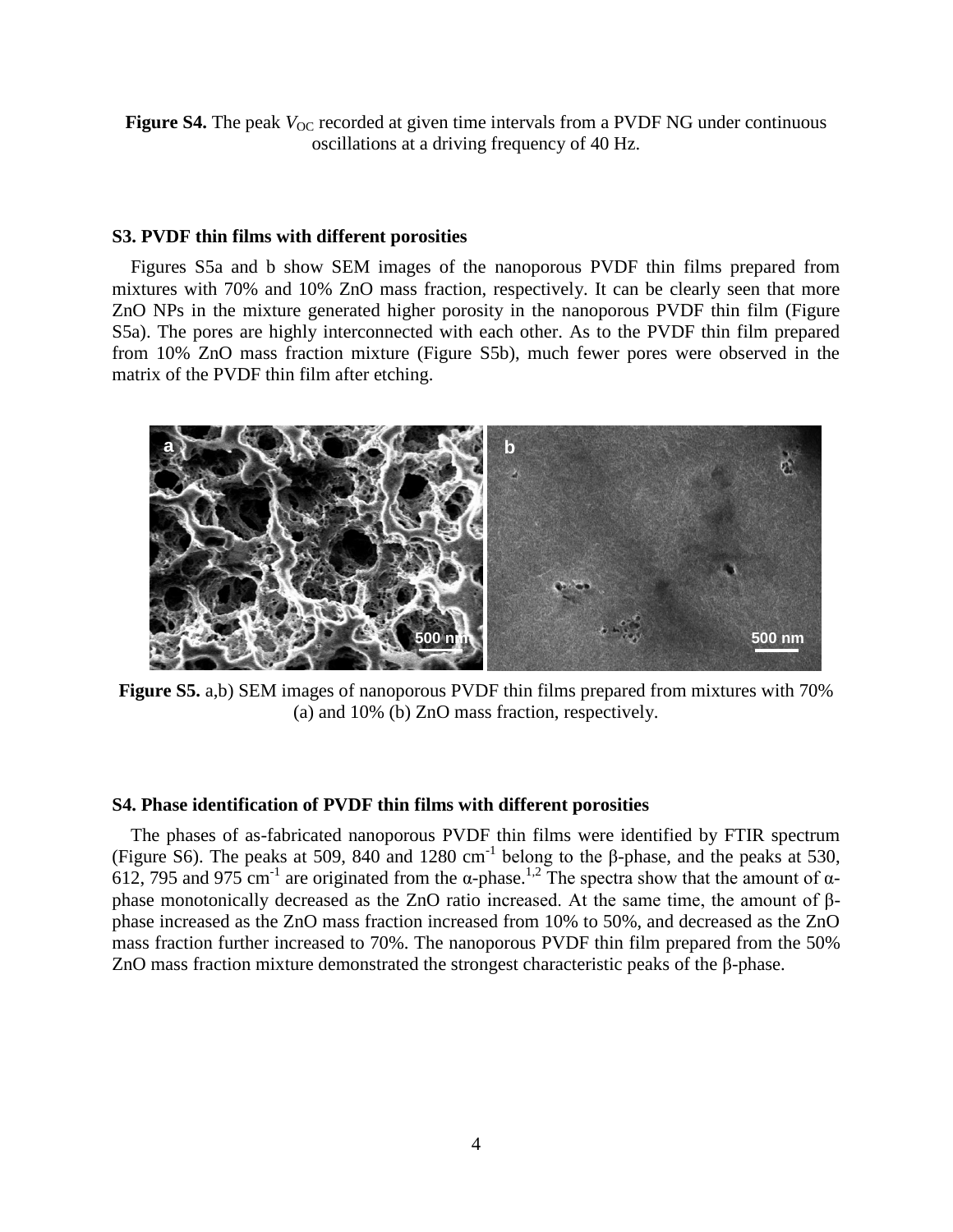

**Figure S6.** FTIR spectra of PVDF thin films prepared from the mixtures with ZnO mass fraction varied from 10% to 70%.

#### **S5. Calculation of spring constant** *K* **and and damping ratio** *C*

The vibration dynamics is applied to analyze the nanoporous PVDF NGs. In order to find the spring constant *K* and damping ratio *C* of the device, we start with the piezoelectric behavior of PVDF. Piezoelectric materials exhibit a linear behavior under external loading. In the absence of body force and free charge density of a piezoelectric material, the coupled constitutive law indicates the equilibrium both mechanically and electrically. The constitutive equation is given by:

$$
\sigma_{ij} = C_{ijkl}^E \varepsilon_{kl} - e_{nij} E_n
$$
  
\n
$$
D_m = e_{mkl} \varepsilon_{kl} + k_{mn}^{\varepsilon} E_n
$$
\n(1)

where  $\sigma_{ij}$  and  $\varepsilon_{kl}$  are the stress and strain,  $E_n$  and  $D_m$  are the electric field and electric displacement,  $C_{jik}^E$ ,  $e_{nij}$  and  $k_m^{\varepsilon}$  are the elastic (under a constant electric field), piezoelectric, and dielectric tensor (under a constant stress).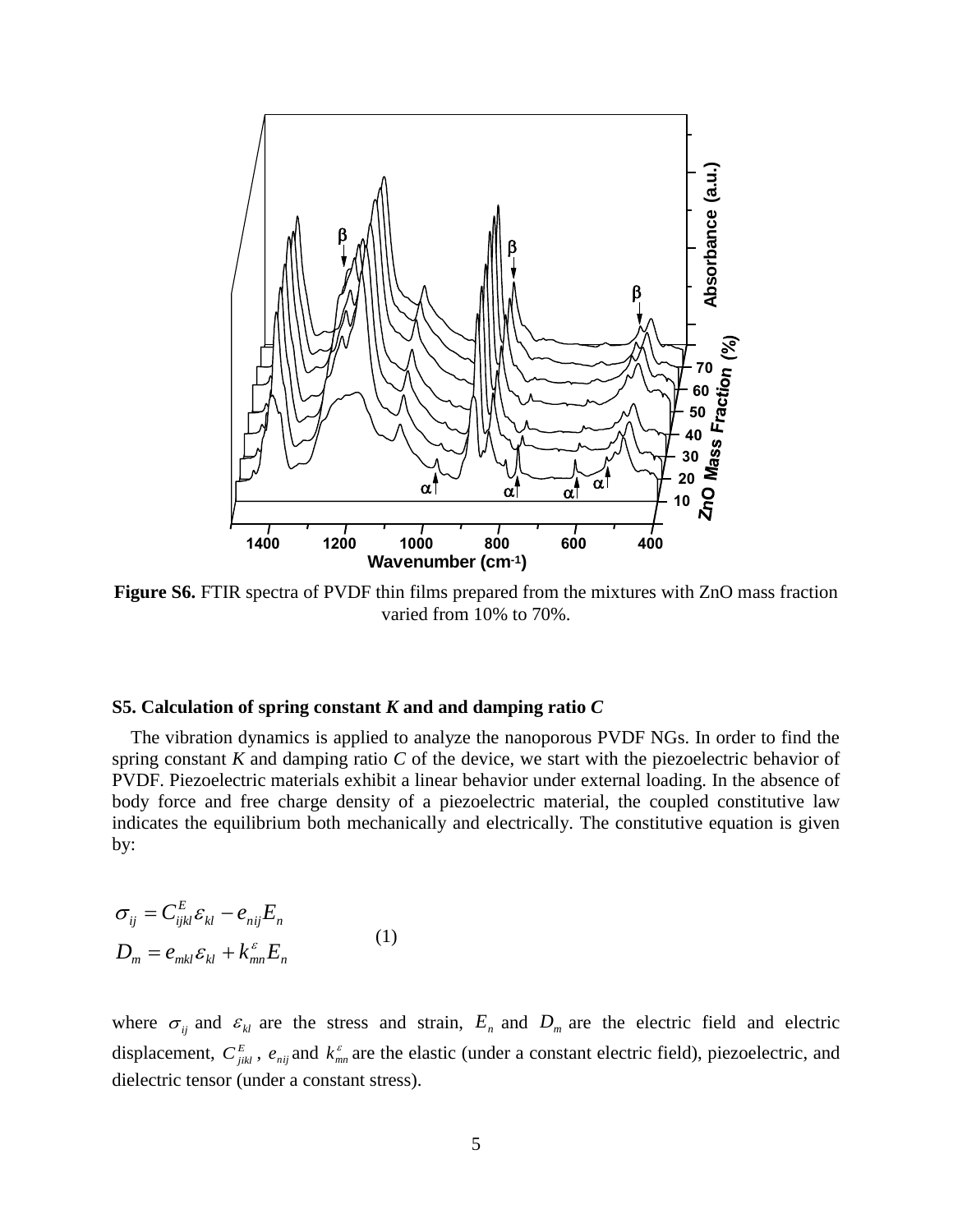In the NG device, strain  $\varepsilon_{kl}$  induces electric displacement  $D_m$ . Thus, the 2<sup>nd</sup> equation in eq. (1) is used for the calculation. Since no electric field is applied to the device, it can be simplified as

$$
D_m = e_{mkl} \varepsilon_{kl} \tag{2}
$$

Thus, the electric displacement along the device thickness direction (the 3 axis) is

$$
D_3 = e_{3kl} \varepsilon_{kl} \tag{3}
$$

The strain along the 3 axis  $\varepsilon_{33}$  makes significant contributions to the electric displacement  $D_3$ , so the strains along other directions can be ignored. Eq.(3) turns into

$$
D_3 = e_{333} \varepsilon_{33} \tag{4}
$$

where *A*  $C_pV$ *A*  $D_3 = \frac{Q}{4} = \frac{C_p V}{4}$  (*Q* is charge, *C<sub>p</sub>* is the capacitance of the device, *V* is the measured

voltage from the device, *A* is the area of the electrode).  $\epsilon_{33} = \frac{1}{d}$ *x*  $\mathcal{E}_{33} = \frac{\lambda}{I}$  (*d* is the thickness of the device, *x* is the displacement of the device).

Substituting  $D_3$  and  $\varepsilon_{33}$  into eq. (4), it can be rewritten as

$$
x = \frac{C_p d}{A e_{333}} V
$$
 (5)

The operation of nanoporous PVDF NGs with attached electronic device (acts as the proof mass) can be simulated using a vibration dynamics system shown in Figure S7.

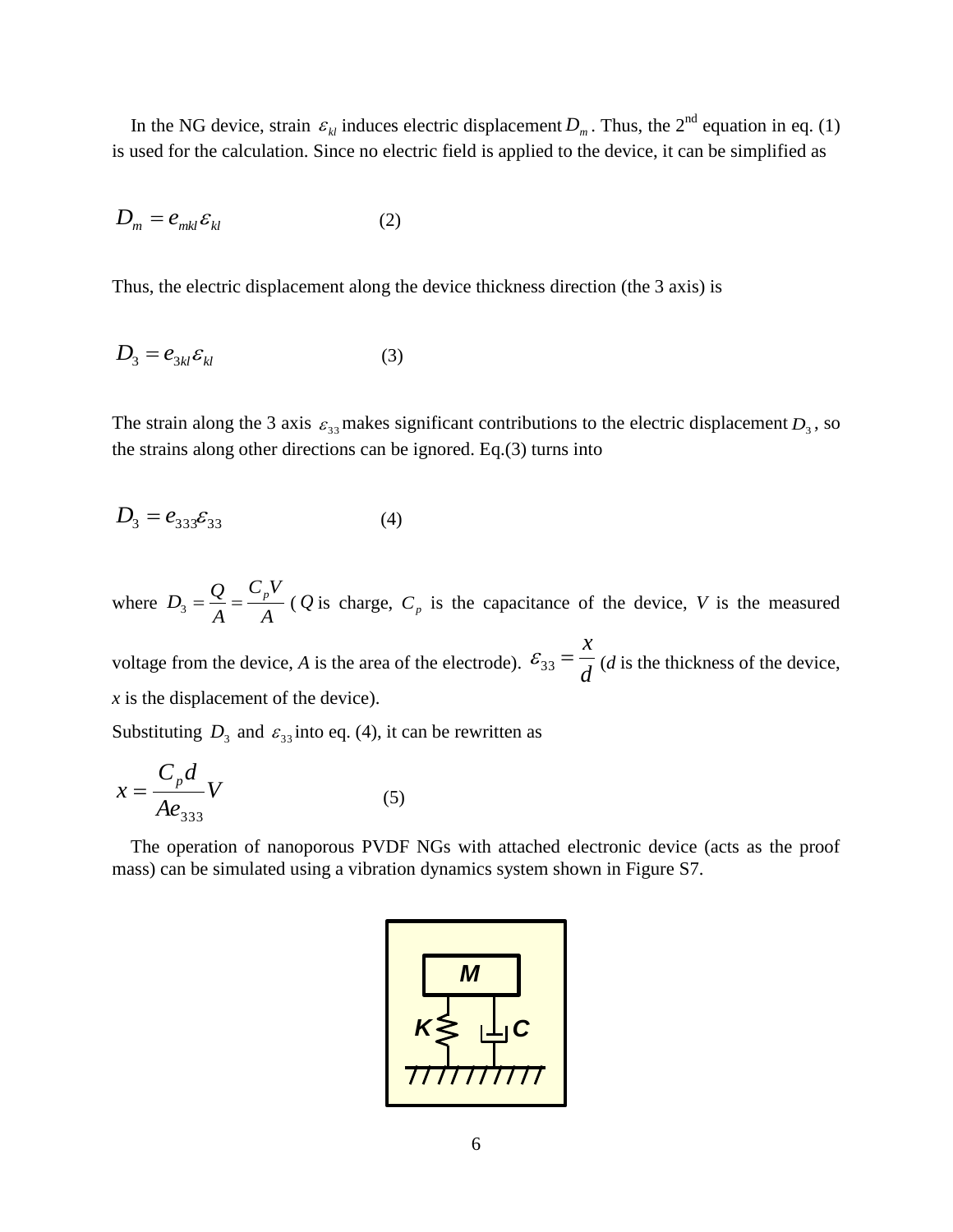**Figure S7**. The schematic of the free vibration dynamics system with damping.

The free vibration with damping is given by

$$
M\ddot{x} + C\dot{x} + Kx = 0 \tag{6}
$$

where  $M$  is the proof mass,  $x$  is the displacement,  $C$  and  $K$  are the damping ratio and spring constant, respectively. Substituting Eq. (5) into Eq. (6) yields:

$$
M \frac{C_p d}{A e_{333}} \ddot{V} + C \frac{C_p d}{A e_{333}} \dot{V} + K \frac{C_p d}{A e_{333}} V = 0 \tag{7}
$$

In Eq. (7), the damping ratio *C* and spring constant *K* are material's property, and are independent to the constants  $C_p$ , *d*, *A* and  $e_{nij}$  as well as time. Thus, Eq. (7) turns into:

$$
M\ddot{V} + C\dot{V} + KV = 0 \tag{8}
$$

Equation (8) is based on the free vibration system with damping and can be applied to analyze the behavior of the nanoporous PVDF NGs. The experimental voltage versus time data of PVDF thin films were input to Eq.(8). The Mathcad 15 software was used to solve the Eq. (8) with a  $2<sup>nd</sup>$ order ordinary differential equation. Thus, the damping ratio *C* and spring constant *K* were obtained. Figure S8 shows the voltage output profiles generated during one cycle of oscillation from nanoporous PVDF thin films fabricated using mixtures with ZnO mass fraction varying from 10% to 70%. The calculated *K* and *C* values of the PVDF thin films with different porosities were shown in Table S1. (Note: here the damping ratio describes the total damping including both mechanical and electrical damping. Therefore, it can be marked as  $C_{total}$ ). The calculation shows that spring constant *K* decreases and damping ratio *C* increases as the ZnO mass fraction increases. The results are consistent with the fact that more ZnO particles introduced more pores in the PVDF thin film, which makes the device softer.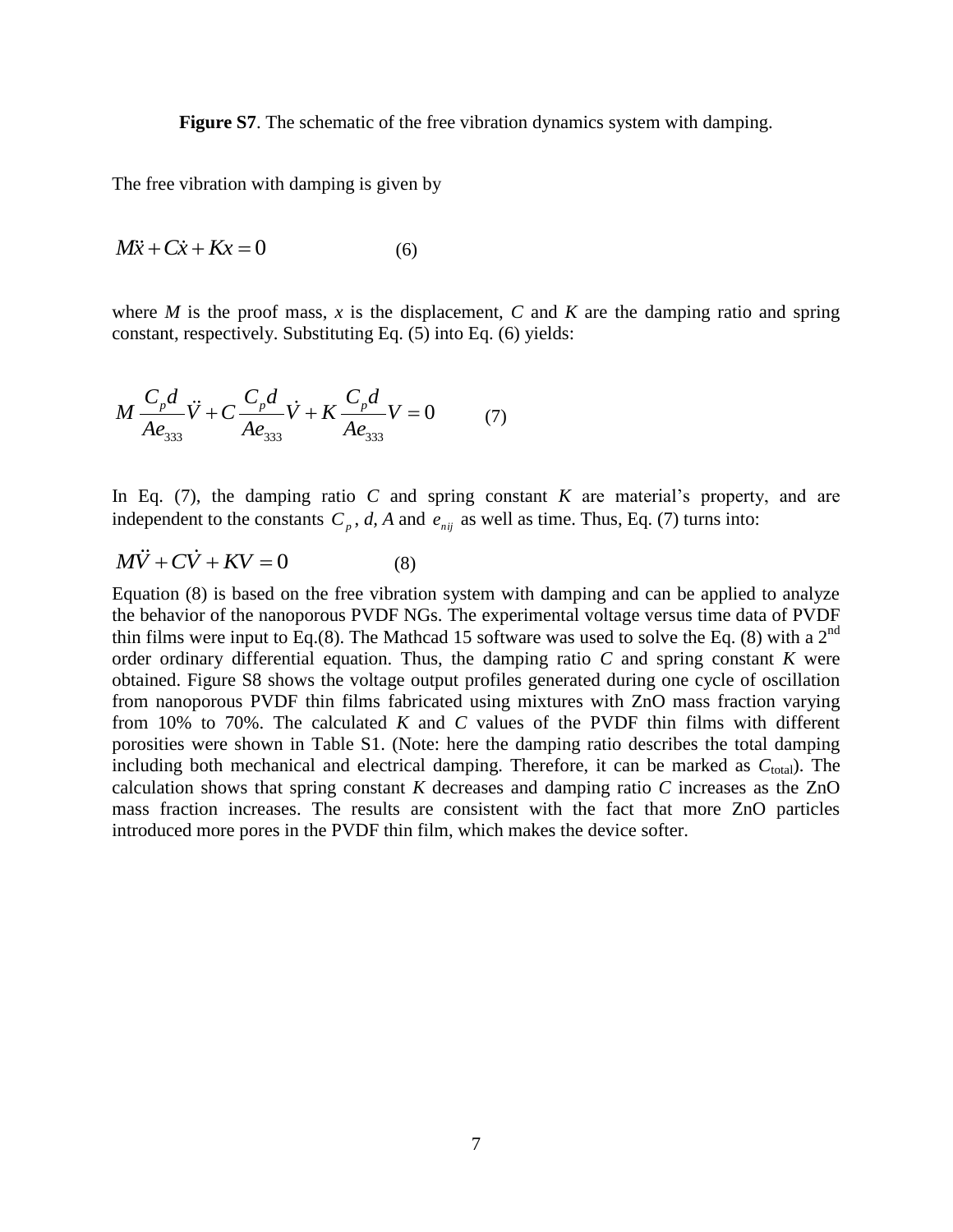

Figure S8. The voltage outputs generated during one impact of the oscillator from nanoporous PVDF thin films fabricated using different ZnO mass fraction mixtures from 10% to 70%, respectively. All the voltage data were collected under the frequency of 40 Hz.

**Table S1.** Spring constant *K* and total damping ratio  $C_{total}$  values of PVDF thin films with different porosities prepared from the mixtures at varying ZnO mass fraction.

| ZnO<br>mass fraction       | 10%                | 20%              | 30%                | 40%             | 50%                 | 60%                 | 70%                 |
|----------------------------|--------------------|------------------|--------------------|-----------------|---------------------|---------------------|---------------------|
| K(N/V)                     | $32 \times 10^{4}$ | $30 \times 10^4$ | $25 \times 10^{4}$ | $9 \times 10^4$ | $7.1 \times 10^{4}$ | $4.8 \times 10^{4}$ | $4.4 \times 10^{4}$ |
| $C_{\text{total}}$ (N s/V) | 715                | 768              | 839                | 939             | 926                 | 1047                | 1416                |

#### **S6. The output voltage of the NG at different oscillation frequencies**

The output voltage signals of the PVDF NG were obtained at oscillation frequencies ranging from 20 to 60 Hz, as shown in Figure S9. The PVDF NG produced stable voltage outputs under different oscillation frequencies. The peak voltage was almost independent to the oscillation frequencies. This demonstrated that the NG is able to work at range of common oscillation frequencies found in ambient environment.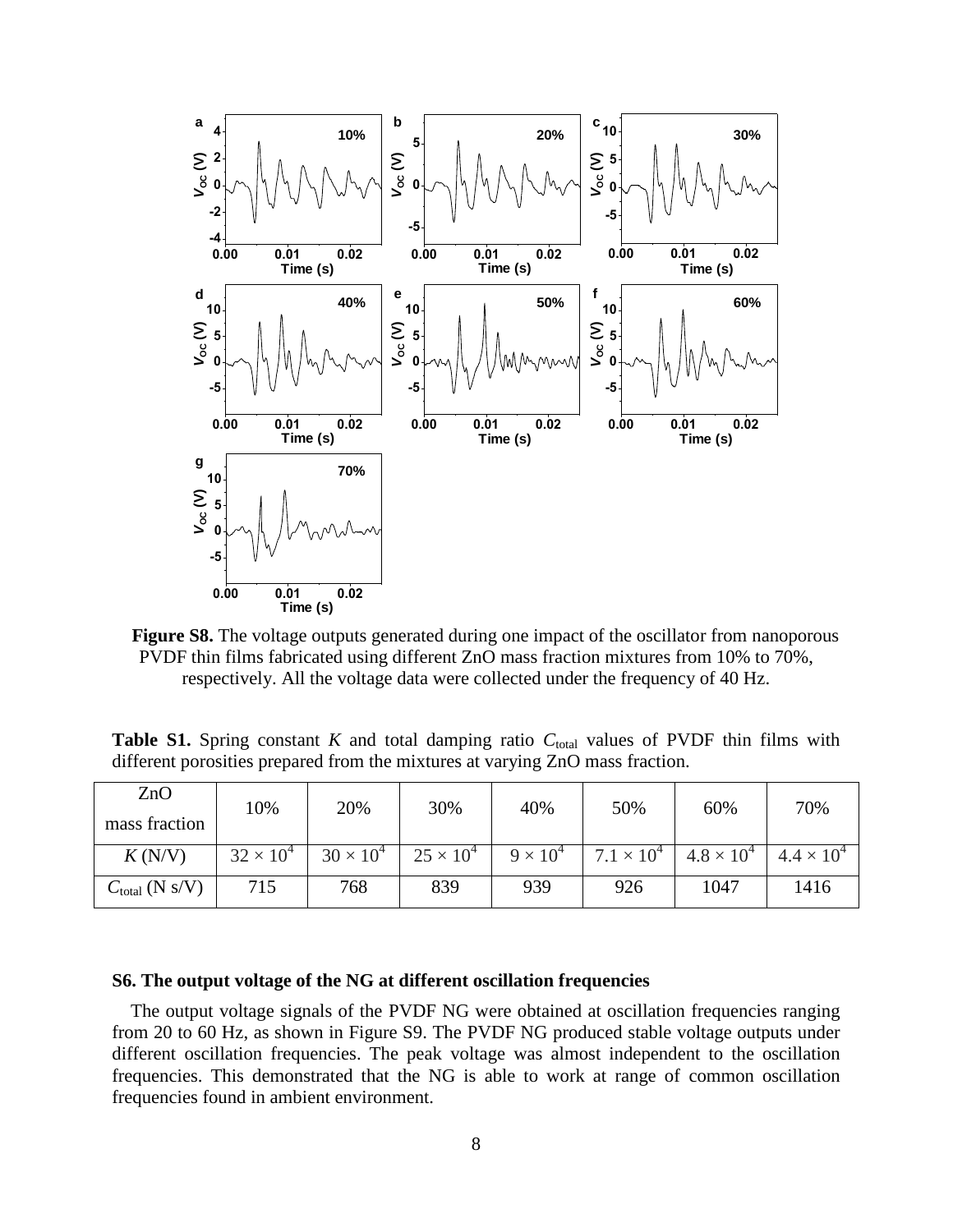

**Figure S9.** Voltage responses of the nanoporous PVDF thin film to a range of varying frequencies.

#### **S7. Rectified voltage output of the NG**

A full-wave bridge circuit composed of four diodes was used to rectificate the AC output into DC signal. Figure S10a shows the voltage output of the NG after rectification under an oscillation frequency of 40 Hz. Figure S10b is the enlarged view of the voltage signal for one oscillation in Figure S10a. The voltage output of the PVDF NG was fully rectified by the bridge circuit with negligible decrease in the peak amplitude.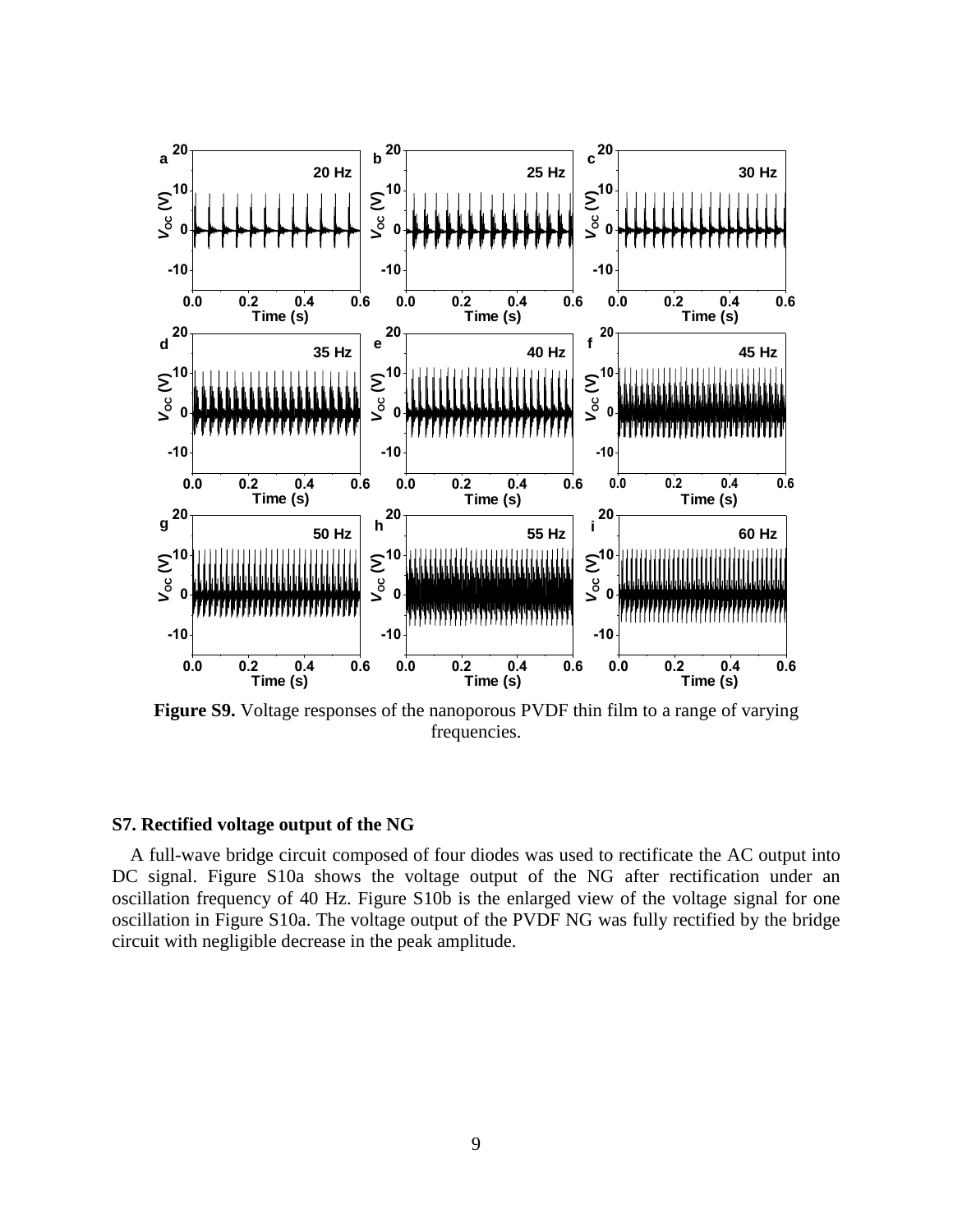

**Figure S10.** a) The voltage output of the NG after rectification under an oscillation frequency of 40 Hz. b) The enlarged view of the selected area shown in a showing the voltage profile within one oscillation cycle.

#### **S8. Integration of PVDF NGs as a practical power source**

Four parallel connected PVDF NGs were taped on the back of a smart phone, and the output signals were measured during the oscillation with a triggering frequency of 40 Hz (see Video S1). The output power were rectified by a bridge circuit and stored in a 47 μF capacitor. The charging feature of the capacitor under an oscillation frequency of 40 Hz was shown in Figure S11, which was charged by the phone-NGs system. The voltage maintained on the capacitor can be reached to 3.7 V in 38 min. Two 47 μF capacitors were charged by connecting in parallel first, and then the capacitors were switched to series connections to increase the output voltage. After combining a predesigned 5 V voltage regulator, the generated electrical energy can activate the turning on of the smart phone by itself (Video S2).